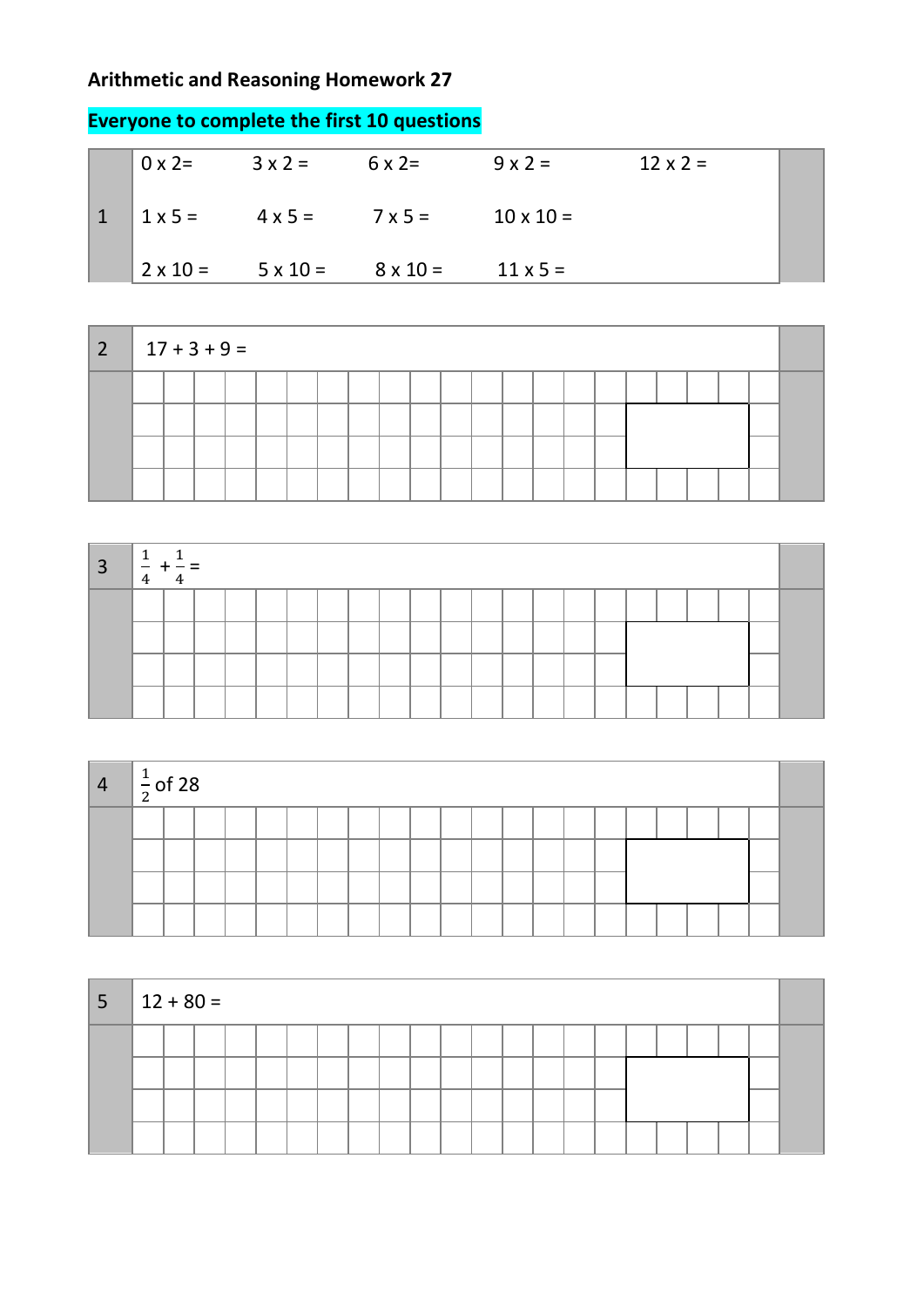



| 8 |             |     | Draw counters in this place value table to show the |  |
|---|-------------|-----|-----------------------------------------------------|--|
|   | number 435. |     |                                                     |  |
|   | 100s        | 10s | ١s                                                  |  |
|   |             |     |                                                     |  |
|   |             |     |                                                     |  |
|   |             |     |                                                     |  |

| Draw counters in this place value table to show the |      |    |  |
|-----------------------------------------------------|------|----|--|
| number eight hundred and five.                      |      |    |  |
|                                                     |      |    |  |
| 00ء)                                                | 0٤ ا | S. |  |
|                                                     |      |    |  |
|                                                     |      |    |  |
|                                                     |      |    |  |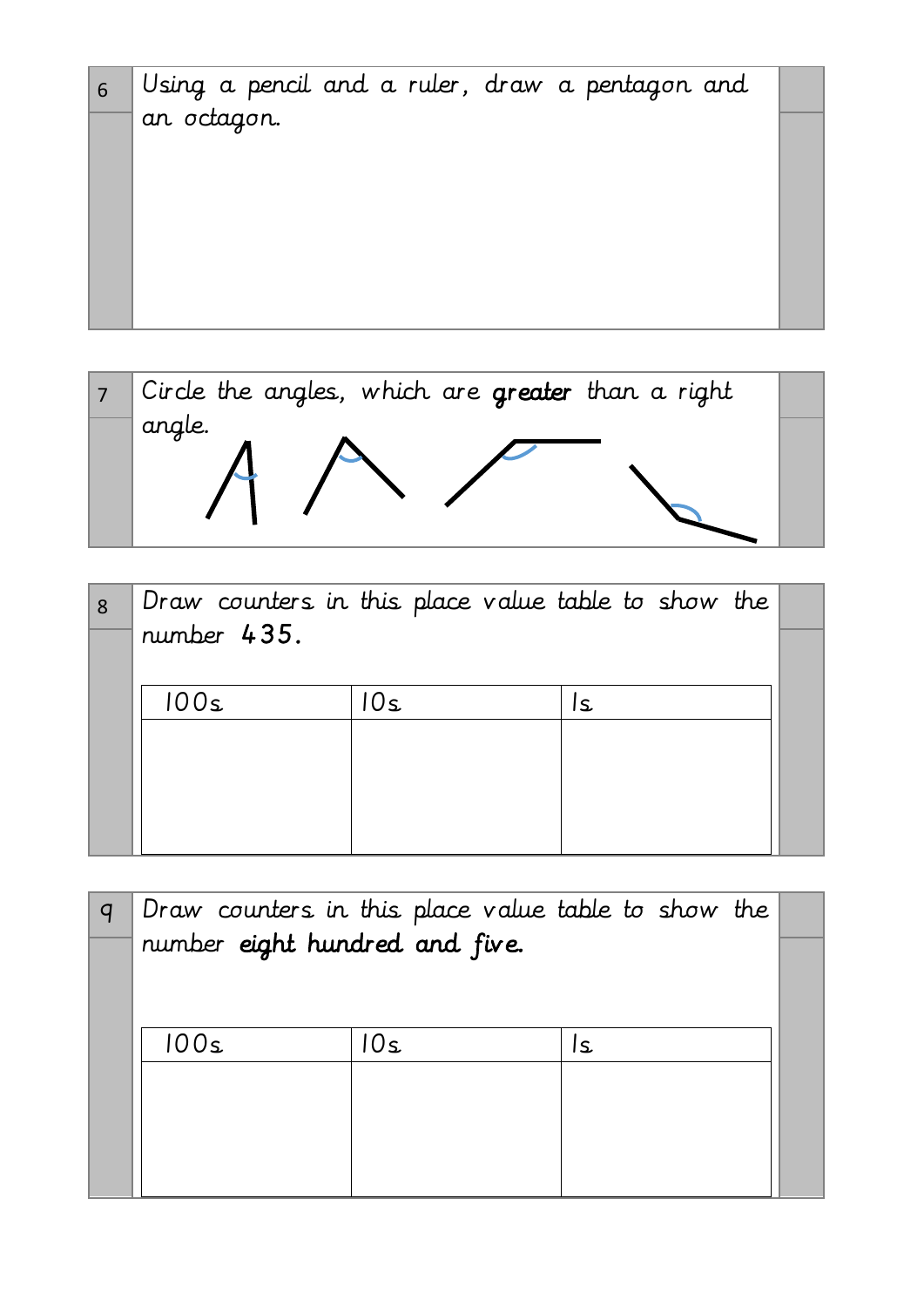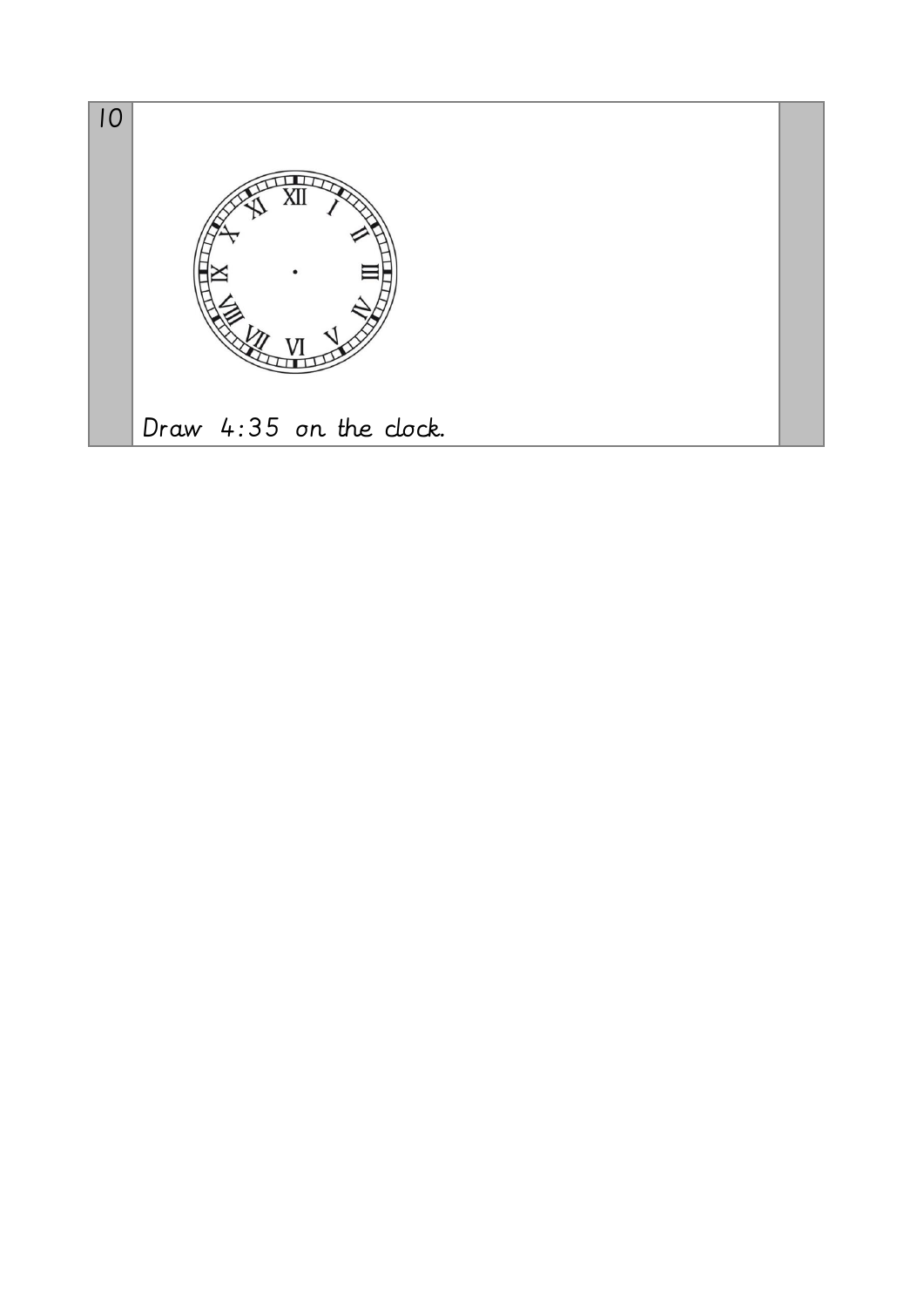| 11 |  | $+500 = 508$ |  |  |  |  |  |  |  |  |  |
|----|--|--------------|--|--|--|--|--|--|--|--|--|
|    |  |              |  |  |  |  |  |  |  |  |  |
|    |  |              |  |  |  |  |  |  |  |  |  |
|    |  |              |  |  |  |  |  |  |  |  |  |
|    |  |              |  |  |  |  |  |  |  |  |  |

| 12 <sub>2</sub> | $ 457 =$ |  |  | $+50+7$ |  |  |  |  |  |  |  |  |
|-----------------|----------|--|--|---------|--|--|--|--|--|--|--|--|
|                 |          |  |  |         |  |  |  |  |  |  |  |  |

| 13 |  |  |  | Mrs J buys 24 sweets. She gives $\frac{2}{3}$ of them to Miss Lyons. How many<br>sweets does Miss Lyons get? |  |  |  |  |  |  |  |
|----|--|--|--|--------------------------------------------------------------------------------------------------------------|--|--|--|--|--|--|--|
|    |  |  |  |                                                                                                              |  |  |  |  |  |  |  |
|    |  |  |  |                                                                                                              |  |  |  |  |  |  |  |

| 14 |  | $178 + 342 = 678 -$ |  |  |  |  |  |  |  |  |  |
|----|--|---------------------|--|--|--|--|--|--|--|--|--|
|    |  |                     |  |  |  |  |  |  |  |  |  |

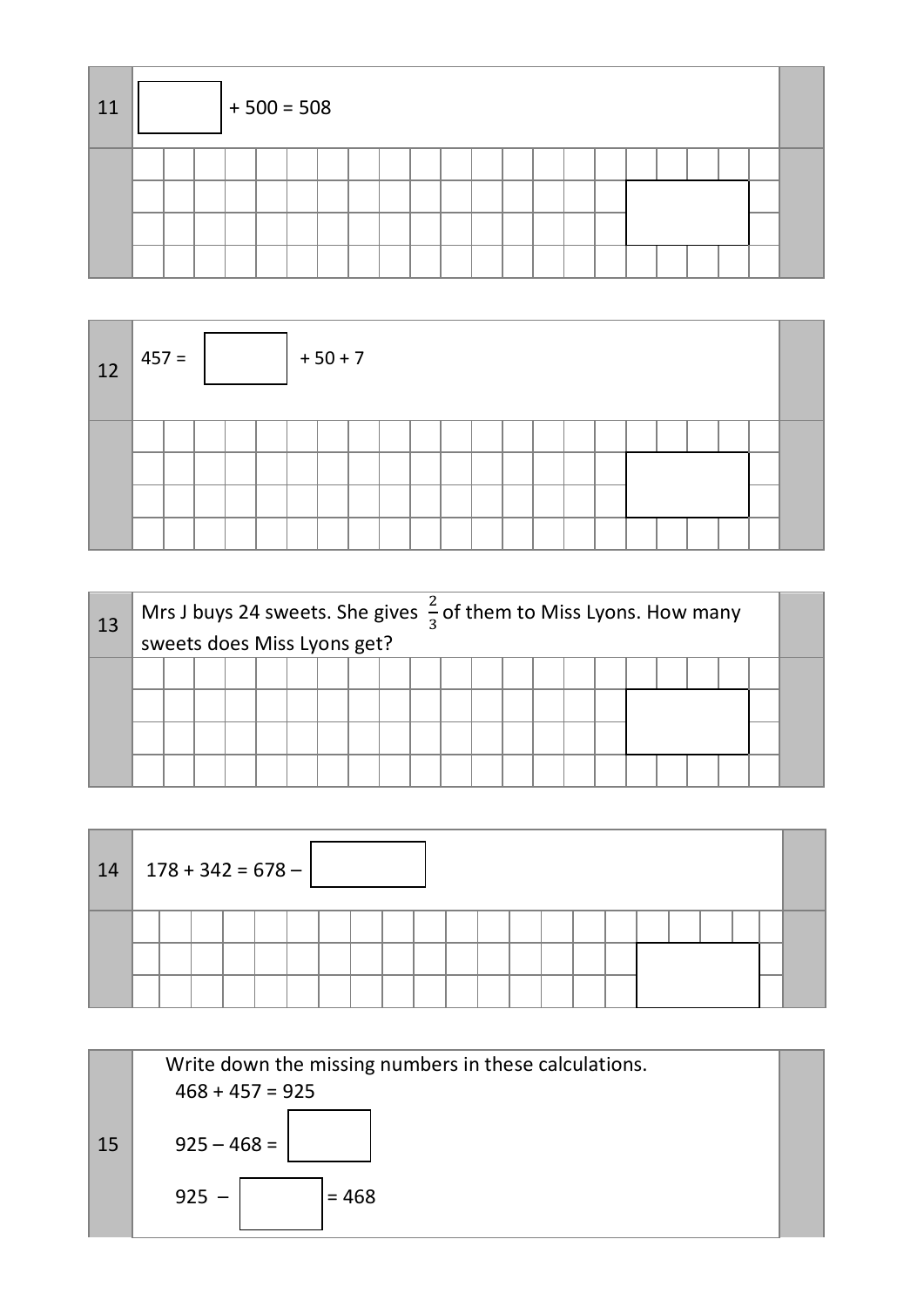$$
16 \t\t\t\tShow your workings please.\n974 - 259 = 458 + 374 =
$$



$$
18
$$
\nWhat fraction of the shape is shaded?

\n



$$
\begin{array}{|ccccccccccccccccccc|}\n20 & 69 \div 3 = & & & 84 \div 2 = & & & \\
\hline\n & 69 \div 3 = & & & & \\
\hline\n\end{array}
$$